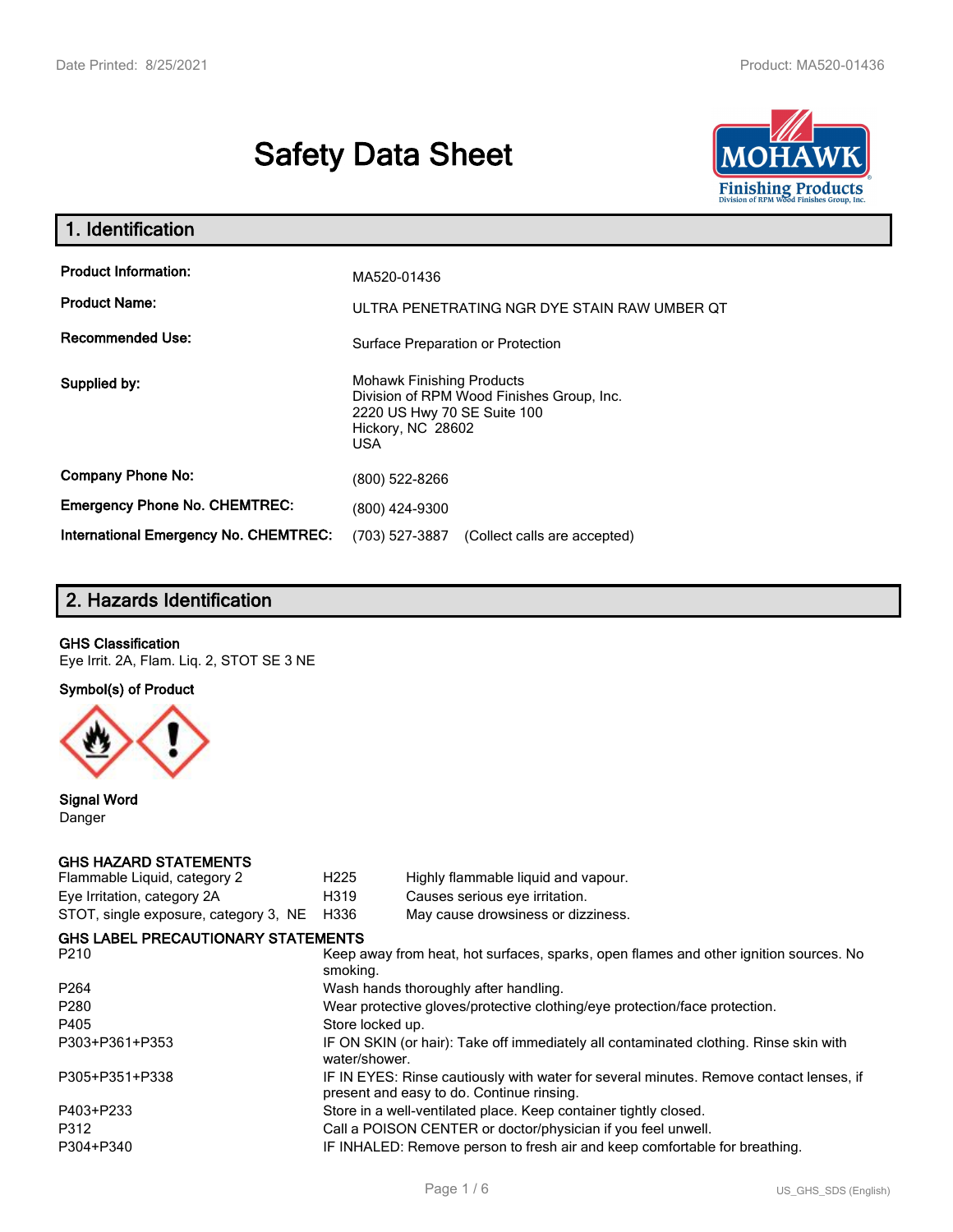| If eye irritation persists: Get medical advice/attention.      |
|----------------------------------------------------------------|
| Store in a well-ventilated place. Keep cool.                   |
| GHS SDS PRECAUTIONARY STATEMENTS                               |
| Ground/bond container and receiving equipment.                 |
| Use explosion-proof electrical/ventilating/lighting/equipment. |
| Use only non-sparking tools.                                   |
| Take precautionary measures against static discharge.          |
|                                                                |

## **3. Composition/Information on ingredients**

| <b>Chemical Name</b>              | CAS-No.   | <b>Wt.</b> % | <b>GHS Symbols</b>    | <b>GHS Statements</b> |
|-----------------------------------|-----------|--------------|-----------------------|-----------------------|
| acetone                           | 67-64-1   | 75-100       | GHS02-GHS07           | H225-302-319-332-336  |
| ethanol                           | 64-17-5   | $2.5 - 10$   | GHS02                 | H <sub>225</sub>      |
| ethoxypropanol                    | 1569-02-4 | $1.0 - 2.5$  | GHS02-GHS07           | H226-332-336          |
| propylene glycol monomethyl ether | 107-98-2  | $0.1 - 1.0$  | GHS02-GHS06-<br>GHS07 | H226-331-336          |

The exact percentage (concentration) of ingredients is being withheld as a trade secret.

The text for GHS Hazard Statements shown above (if any) is given in the "Other information" Section.

## **4. First-aid Measures**



FIRST AID - EYE CONTACT: IF IN EYES: Rinse cautiously with water for several minutes. Remove contact lenses, if present and easy to do. Continue rinsing. If eye irritation persists: Get medical advice/attention.

FIRST AID - SKIN CONTACT: IF ON SKIN (or hair): Take off immediately all contaminated clothing. Rinse skin with water/shower.

FIRST AID - INGESTION: IF SWALLOWED: rinse mouth. Do NOT induce vomiting. IF exposed or if you feel unwell: Call a POISON CENTER or doctor/physician.

FIRST AID - INHALATION: IF INHALED: Remove person to fresh air and keep comfortable for breathing.

## **5. Fire-fighting Measures**

**SPECIAL FIREFIGHTING PROCEDURES:** Evacuate all persons from the fire area to a safe location. Move non-burning material, as feasible, to a safe location as soon as possible. Fire fighters should be protected from potential explosion hazards while extinguishing the fire. Wear self-contained breathing apparatus (SCBA) and full fire-fighting protective clothing. Thoroughly decontaminate all protective equipment after use. Containers of this material may build up pressure if exposed to heat (fire). Use water spray to cool fire-exposed containers. Use water spray to disperse vapors if a spill or leak has not ignited. DO NOT extinguish a fire resulting from the flow of flammable liquid until the flow of the liquid is effectively shut off. This precaution will help prevent the accumulation of an explosive vapor-air mixture after the initial fire is extinguished.

**FIREFIGHTING EQUIPMENT:** This is a NFPA/OSHA Class 1B or less flammable liquid. Follow NFPA30, Chapter 16 for fire protection and fire suppression. Use a dry chemical, carbon dioxide, or similar ABC fire extinguisher for incipeint fires. Water may be used to cool and prevent rupture of containers that are exposed to heat from fire.

## **6. Accidental Release Measures**

#### **ENVIRONMENTAL MEASURES:** No Information

**STEPS TO BE TAKEN IN CASE MATERIAL IS RELEASED OR SPILLED:** Follow personal protective equipment recommendations found in Section VIII. Personal protective equipment needs must be evaluated based on information provided on this sheet and the special circumstances created by the spill including; the material spilled, the quantity of the spill, the area in which the spill occurred, and the training and the expertise of employees in the area responding to the spill. Never exceed any occupational exposure limits. Shut off ignition sources; including electrical equipment and flames. Do not allow smoking in the area. Do not allow the spilled product to enter public drainage system or open waterways.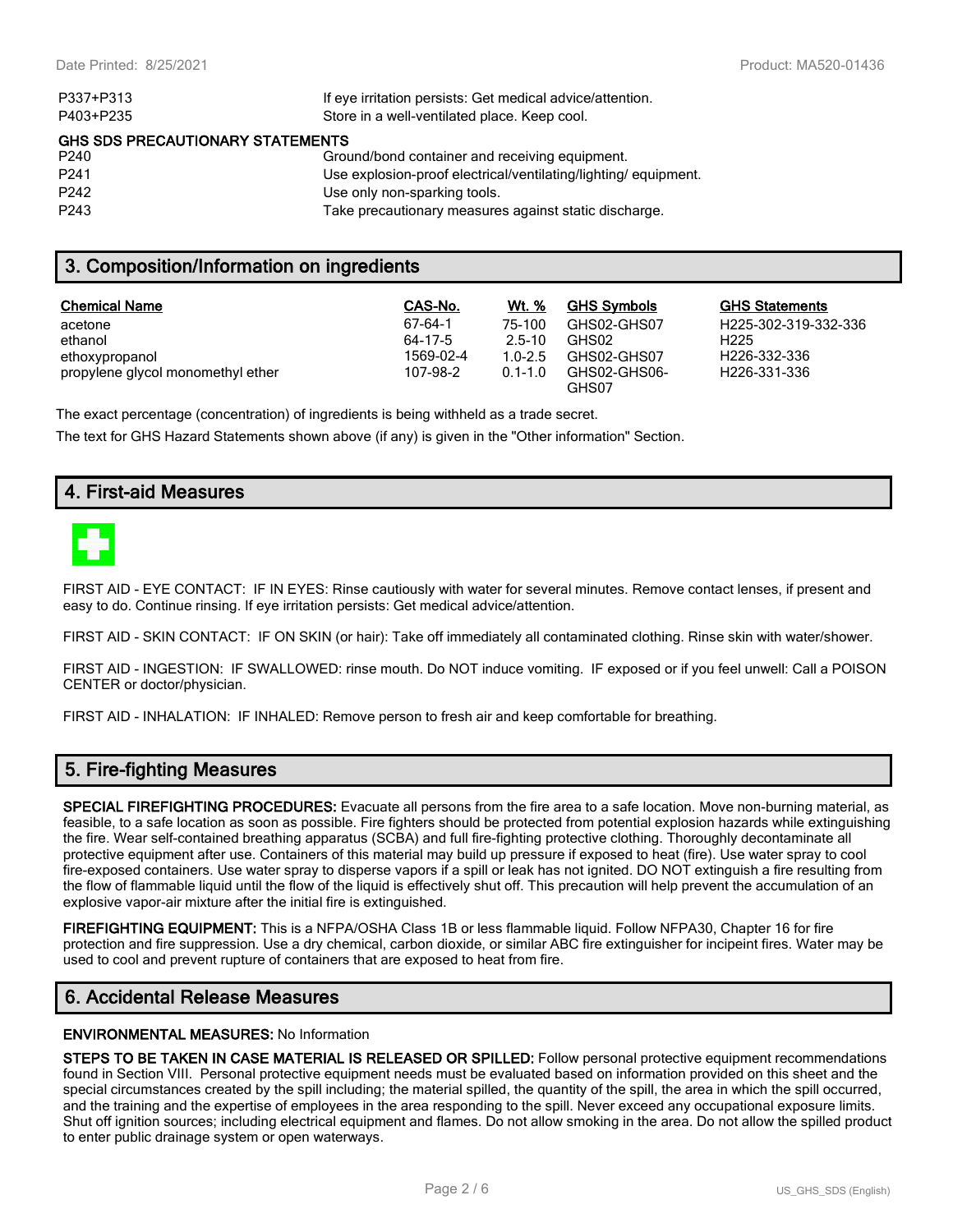# **7. Handling and Storage**



**HANDLING:** Avoid inhalation and contact with eyes, skin, and clothing. Wash hands thoroughly after handling and before eating or drinking. In keeping with safe handling practices, avoid ignition sources (smoking, flames, pilot lights, electrical sparks); ground and bond containers when transferring the material to prevent static electricity sparks that could ignite vapor and use spark proof tools and explosion proof equipment. Empty containers may retain product residue or vapor. Do not pressurize, cut, weld, braze, solder, drill, grind, or expose container to heat, flame, sparks, static electricity, or other sources of ignition. Any of these actions can potentially cause an explosion that may lead to injury.

**STORAGE:** Keep containers closed when not in use. Store in cool well ventilated space away from incompatible materials.

# **8. Exposure Controls/Personal Protection**

| Ingredients with Occupational Exposure Limits |                      |                       |                     |                         |  |  |
|-----------------------------------------------|----------------------|-----------------------|---------------------|-------------------------|--|--|
| <b>Chemical Name</b>                          | <b>ACGIH TLV-TWA</b> | <b>ACGIH-TLV STEL</b> | <b>OSHA PEL-TWA</b> | <b>OSHA PEL-CEILING</b> |  |  |
| acetone                                       | $250$ ppm            | $500$ ppm             | $1000$ ppm          | N.D.                    |  |  |
| ethanol                                       | N.D.                 | $1000$ ppm            | $1000$ ppm          | N.D.                    |  |  |
| ethoxypropanol                                | 50 ppm               | $200$ ppm             | N.D.                | N.D.                    |  |  |
| propylene glycol monomethyl ether             | 50 ppm               | $100$ ppm             | N.D.                | N.D.                    |  |  |

**Further Advice: MEL = Maximum Exposure Limit OES = Occupational Exposure Standard SUP = Supplier's Recommendation Sk = Skin Sensitizer N.E. = Not Established N.D. = Not Determined**

### **Personal Protection**



**RESPIRATORY PROTECTION:** Use adequate engineering controls and ventilation to keep levels below recommended or statutory exposure limits. If exposure levels exceed limits use appropriate approved respiratory protection equipment.

**SKIN PROTECTION:** Wear chemical resistant footwear and clothing such as gloves, an apron or a whole body suit as appropriate.



**EYE PROTECTION:** Wear chemical-resistant glasses and/or goggles and a face shield when eye and face contact is possible due to splashing or spraying of material.



**OTHER PROTECTIVE EQUIPMENT:** No Information



**HYGIENIC PRACTICES:** It is good practice to avoid contact with the product and/or its vapors, mists or dust by using appropriate protective measures. Wash thoroughly after handling and before eating or drinking.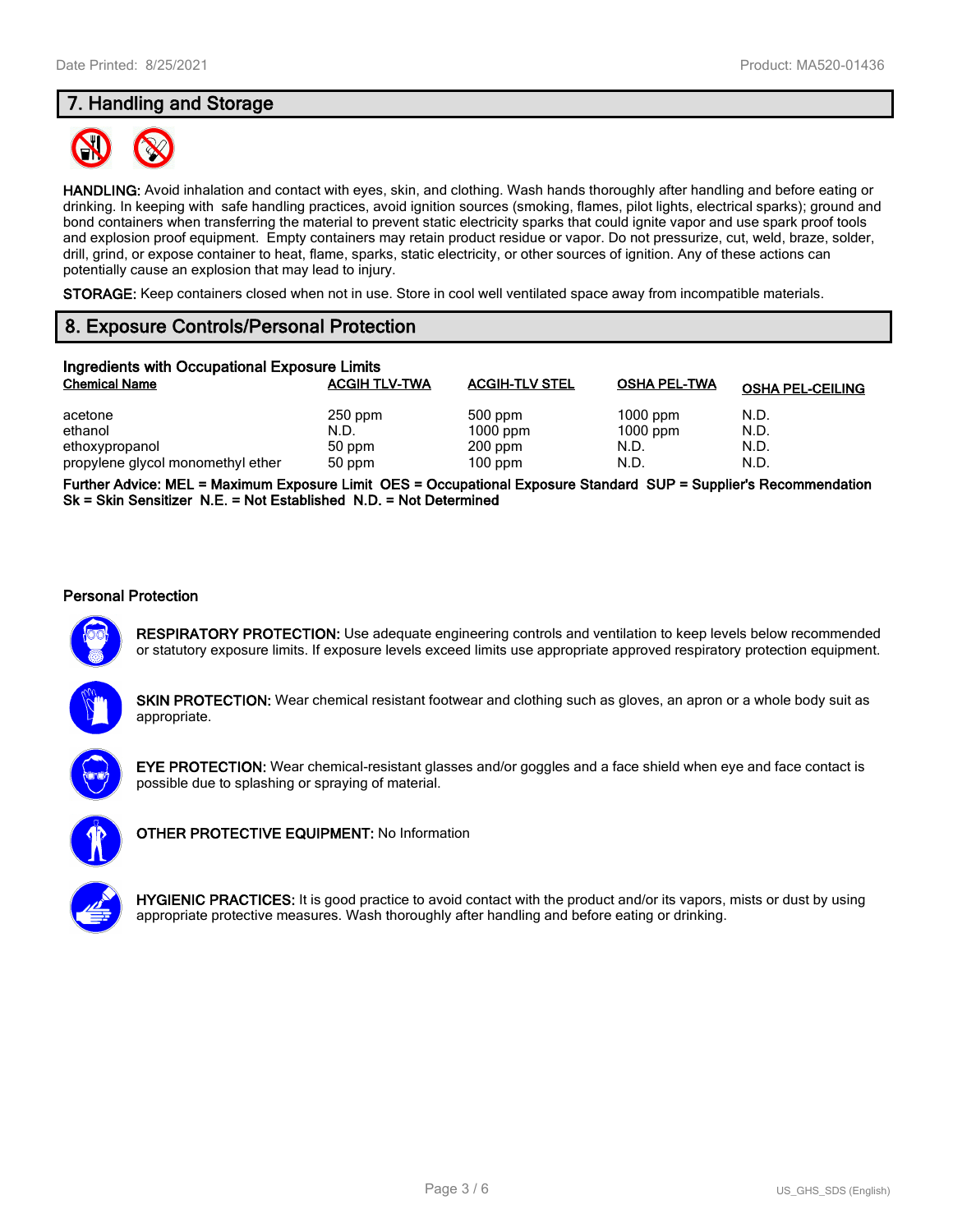**N.I. = No Information**

# **9. Physical and Chemical Properties**

| Appearance:                    | <b>Colored Liquid</b>            | <b>Physical State:</b>                      | <b>LIQUID</b>  |
|--------------------------------|----------------------------------|---------------------------------------------|----------------|
| Odor:                          | <b>Strong Solvent</b>            | <b>Odor Threshold:</b>                      | Not determined |
| Density, g/cm3:                | 0.826                            | pH:                                         | Not determined |
| Freeze Point, °F:              | Not determined                   | Viscosity:                                  | Not determined |
| <b>Solubility in Water:</b>    | Not determined                   | Partition Coefficient, n-octanol/<br>water: | Not determined |
| Decomposition temperature, °F: | Not determined                   | <b>Explosive Limits, %:</b>                 | Not determined |
| Boiling Range, °F:             | $>$ 100 °F                       | Flash Point, °F:                            | -4 $\degree$ F |
| Combustibility:                | <b>Supports Combustion</b>       | Auto-Ignition Temperature, °F:              | Not determined |
| <b>Evaporation Rate:</b>       | <b>Faster than Diethyl Ether</b> | Vapor Pressure, mmHg:                       | Not determined |
| <b>Vapor Density:</b>          | Not determined                   |                                             |                |

## **10. Stability and reactivity**

**STABILITY:** Stable under normal conditions.

**CONDITIONS TO AVOID:** Heat, flames and sparks.

**INCOMPATIBILITY:** Acids, Bases, Oxidizing agents

**HAZARDOUS DECOMPOSITION PRODUCTS:** Not determined.

## **11. Toxicological information**

**Practical Experiences**

**EMERGENCY OVERVIEW:** No Information

**EFFECT OF OVEREXPOSURE - EYE CONTACT:** No Information

**EFFECT OF OVEREXPOSURE - INGESTION:** No Information

**EFFECT OF OVEREXPOSURE - INHALATION:** No Information

**EFFECT OF OVEREXPOSURE - SKIN CONTACT:** No Information

**CARCINOGENICITY:** No Information

### **PRIMARY ROUTE(S) OF ENTRY:**

**Eye Contact, Skin Contact, Inhalation**

# **Acute Toxicity Values**

**The acute effects of this product have not been tested. Data on individual components are tabulated below**

| CAS-No. | <b>Chemical Name</b> |
|---------|----------------------|
| 67-64-1 | acetone              |

**Casary Chemical Chemical LD50 Chemical LD50 Vapor LC50** 1800 mg/kg Rat 20000 mg/kg Rabbit 50.1 mg/L Rat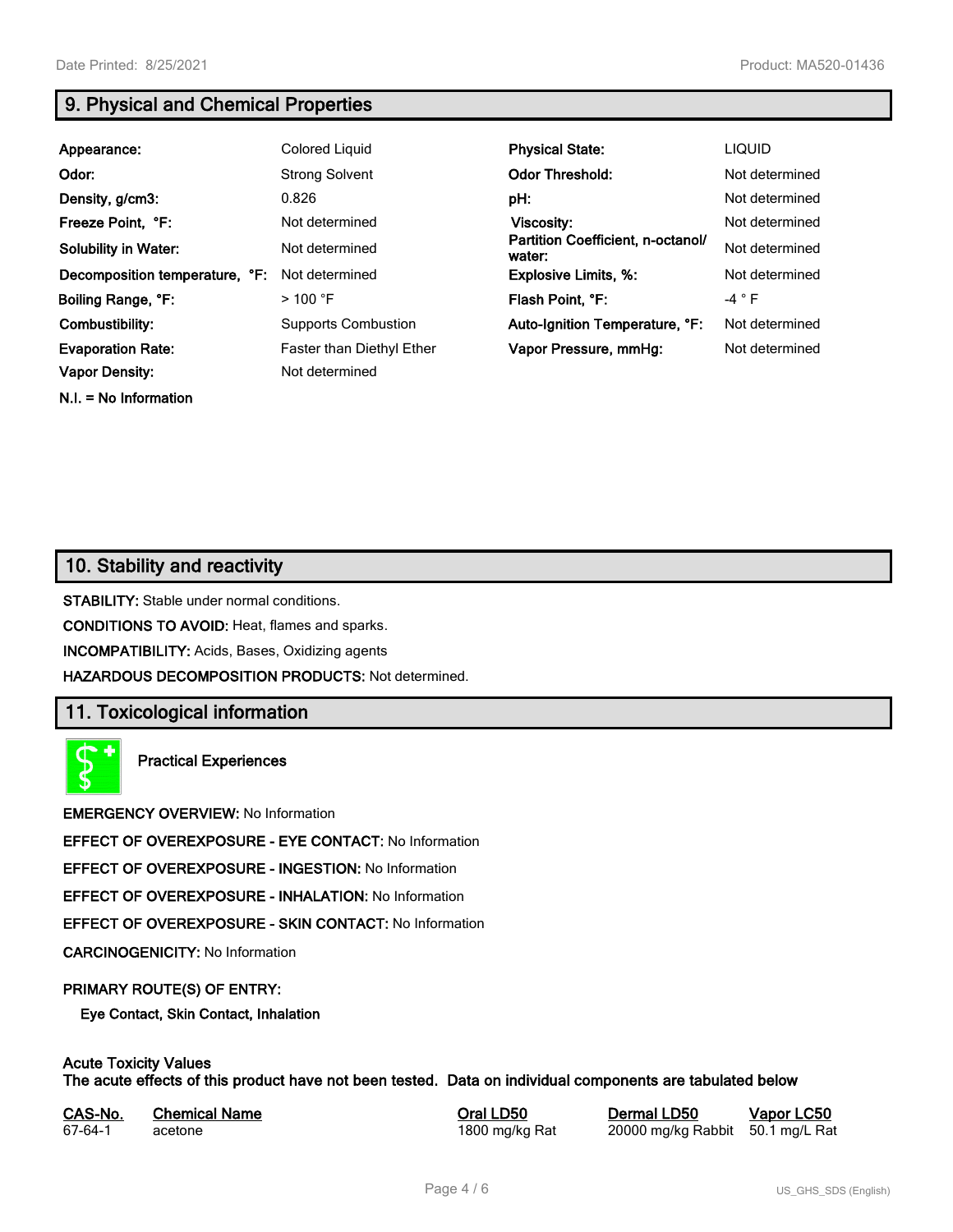| 64-17-5   | ethanol                           | 7060 mg/kg Rat | 15,800 mg/kg                    | 124.7 mg/L Rat |
|-----------|-----------------------------------|----------------|---------------------------------|----------------|
| 1569-02-4 | ethoxypropanol                    | 4400 mg/kg Rat | 8100 mg/kg Rabbit               | - 15           |
| 107-98-2  | propylene glycol monomethyl ether | 5000 mg/kg Rat | 13000 mg/kg Rabbit > 6 mg/L Rat |                |

#### **N.I. = No Information**

## **12. Ecological information**

**ECOLOGICAL INFORMATION:** Ecological evaluation of this material has not been performed; however, do not allow the product to be released to the environment without governmental approval/permits.

## **13. Disposal Information**



**Product**

**DISPOSAL METHOD:** Waste from this material may be a listed and/or characteristic hazardous waste. Dispose of material, contaminated absorbent, container and unused contents in accordance with local, state, and federal regulations.

**STEPS TO BE TAKEN IN CASE MATERIAL IS RELEASED OR SPILLED:** Follow personal protective equipment recommendations found in Section VIII. Personal protective equipment needs must be evaluated based on information provided on this sheet and the special circumstances created by the spill including; the material spilled, the quantity of the spill, the area in which the spill occurred, and the training and the expertise of employees in the area responding to the spill. Never exceed any occupational exposure limits. Shut off ignition sources; including electrical equipment and flames. Do not allow smoking in the area. Do not allow the spilled product to enter public drainage system or open waterways.

## **14. Transport Information**

#### **SPECIAL TRANSPORT PRECAUTIONS:** No Information

**DOT:** CONSUMER COMMODITY

**IATA:** ID8000, CONSUMER COMMODITY, 9

**IMDG:** LIMITED QUANTITY UN1263

## **15. Regulatory Information**

## **U.S. Federal Regulations:**

### **CERCLA - SARA Hazard Category**

This product has been reviewed according to the EPA 'Hazard Categories' promulgated under Sections 311 and 312 of the Superfund Amendment and Reauthorization Act of 1986 (SARA Title III) and is considered, under applicable definitions, to meet the following categories:

Fire Hazard, Acute Health Hazard

#### **SARA SECTION 313**

This product contains the following substances subject to the reporting requirements of Section 313 of Title III of the Superfund Amendment and Reauthorization Act of 1986 and 40 CFR part 372:

No Sara 313 components exist in this product.